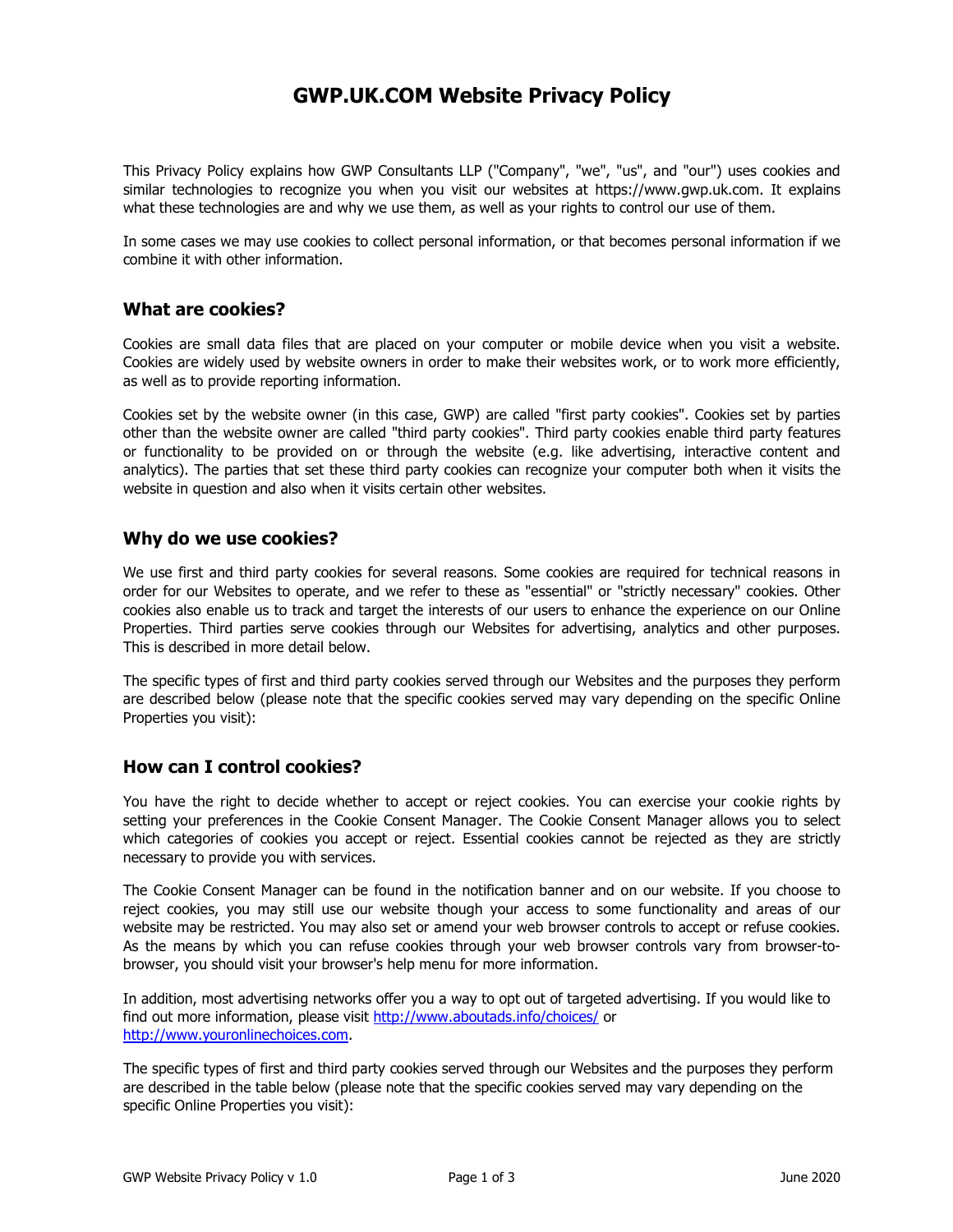## Essential website cookies:

These cookies are strictly necessary to provide you with services available through our Websites and to use some of its features, such as access to secure areas.

Name: \_\_tlbcpv Purpose: Used to record unique visitor views of the consent banner. Provider: .termly.io Service: Termly View Service Privacy Policy Country: United States Type: http\_cookie Expires in: 1 year

### Analytics and customization cookies:

These cookies collect information that is used either in aggregate form to help us understand how our Websites are being used or how effective our marketing campaigns are, or to help us customize our Websites for you.

| Name: ga             |                                                                                                                                                                                          |
|----------------------|------------------------------------------------------------------------------------------------------------------------------------------------------------------------------------------|
|                      | Purpose: It records a particular ID used to come up with data about website usage by the user. It is a HTTP cookie that<br>expires after 2 years.                                        |
|                      | Provider: .gwp.uk.com                                                                                                                                                                    |
|                      | Service: Google Analytics View Service Privacy Policy                                                                                                                                    |
|                      | <b>Country:</b> United Kingdom                                                                                                                                                           |
|                      | Type: http_cookie                                                                                                                                                                        |
| in:                  | Expires 1 year 11 months 29 days                                                                                                                                                         |
| Name: _gid           |                                                                                                                                                                                          |
|                      | Purpose: Keeps an entry of unique ID which is then used to come up with statistical data on website usage by visitors. It<br>is a HTTP cookie type and expires after a browsing session. |
|                      | Provider: .gwp.uk.com                                                                                                                                                                    |
|                      | Service: Google Analytics View Service Privacy Policy                                                                                                                                    |
|                      | Country: United Kingdom                                                                                                                                                                  |
|                      | Type: http_cookie                                                                                                                                                                        |
| Expires 1 day<br>in: |                                                                                                                                                                                          |
|                      | Name: gat#                                                                                                                                                                               |
|                      | Purpose: Enables Google Analytics regulate the rate of requesting. It is a HTTP cookie type that lasts for a session.<br>Provider: .gwp.uk.com                                           |
|                      | Service: Google Analytics View Service Privacy Policy                                                                                                                                    |
|                      | Country: United Kingdom                                                                                                                                                                  |
|                      | Type: http_cookie                                                                                                                                                                        |
|                      | Expires in: 1 minute                                                                                                                                                                     |

### What about other tracking technologies, like web beacons?